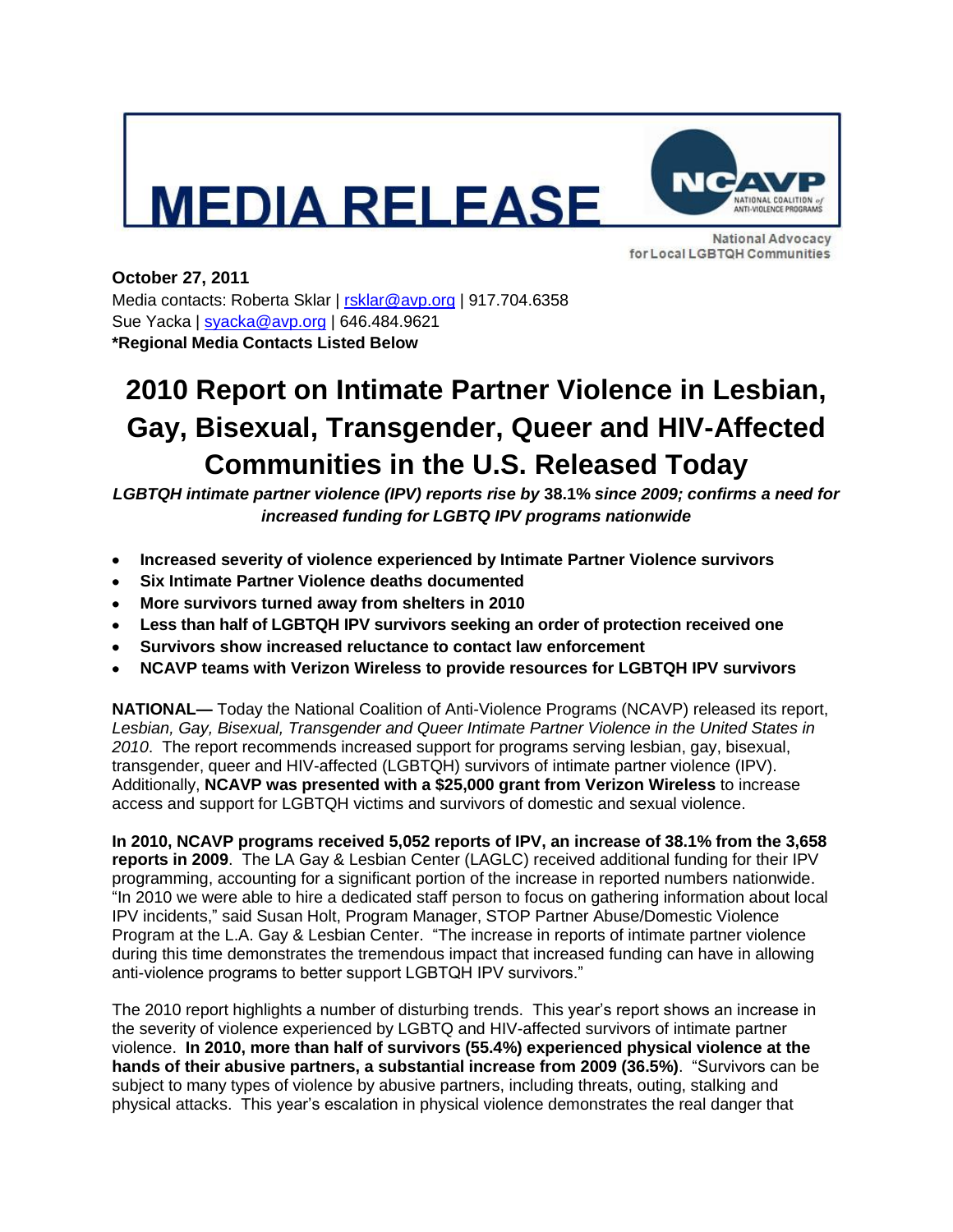LGBTQH people face in violent relationships," said Kelly Clark, Community Safety Program Director from the Gay Alliance of the Genesee Valley. "This rise in severity demonstrates the critical need for mainstream service providers and first responders such as the police, emergency responders, medical providers, counseling services, legal services and domestic violence shelters to have LGBTQH-specific competency."

**NCAVP documented six IPV deaths in 2010 consistent with the six documented murders in 2009**. Of these six victims, four identified as female. "We are deeply concerned by this ongoing high level of reported deaths," said Tre'Andre Valentine, the Director of Organizing and Education at the Network/La Red. "As of this report's release, NCAVP has already documented and responded to seven LGBTQH IPV deaths in 2011. This alarming statistic shows the critical need for intimate partner violence prevention programs and campaigns." NCAVP is also releasing *Voices of Victims and Survivors: Lesbian, Gay, Bisexual, Transgender, Queer and HIV-Affected Intimate Partner Violence Narratives 2010*. This additional narrative brings to light the severity of IPV within LGBTQH communities, in hopes of raising awareness and increasing the ability for LGBTQH community members, and allies, to understand IPV.

The 2010 report indicates that LGBTQH survivors of IPV encounter a lack of access to safety and support when they experience violence. **More survivors in 2010 (44.6%) were turned away from shelter than in 2009 (34.8%).** Additionally, **in 2010, NCAVP saw 54.4% of survivors seeking an order of protection were denied one.** "Lack of access to shelters and other supportive services increases a survivor's risk of immediate danger and puts their lives at risk at a critical moment," said Chai Jindasurat, National Coalition of Anti-Violence Programs Coordinator at the New York City Anti-Violence Project. "Policymakers need to increase support and safety for LGBTQH survivors by preventing all service providers from discriminating against survivors based on sexual orientation or gender identity."

Additionally, **fewer survivors called the police. In 2010, 7.1% of survivors called the police for support, a decrease from 2009 where 21.7% of survivors called the police**, indicating reluctance on the part of LGBTQH survivors to seek assistance from law enforcement. "Community-based organizations should create programs and campaigns focused on the prevention of LGBTQH intimate partner violence that work within communities, such as community accountability programs, as well as those that work within the criminal legal system," said Lisa Gilmore, Director of Education and Victim Advocacy at Center on Halsted in Chicago. "The greater number of options we create to address this violence, the more LGBTQH people we will be able to reach."

Now, NCAVP and Verizon Wireless have teamed up to raise awareness about the vital necessity for domestic and sexual abuse organizations nationwide to address the needs of LGBTQH victims and survivors.

"The results of this report tell us that there is work that needs to be done in order to serve the needs of the LGBTQH communities," said Elva Lima, executive director, community relations at Verizon Wireless. "We are proud to partner with NCAVP and support a program that will train organizations across the country to help them make a difference for victims and survivors of domestic and intimate partner violence."

This report is a product of the National Coalition of Anti-Violence Programs (NCAVP), a coalition of 38 anti-violence organizations. Seventeen anti-violence programs in 14 states across the country including Arizona, California, Colorado, Georgia, Illinois, Massachusetts, Michigan, Minnesota, Missouri, Ohio, New York, Texas, Vermont and Wisconsin—contributed data to this report. A complete version of the report is available [online.](http://www.avp.org/ncavp.htm)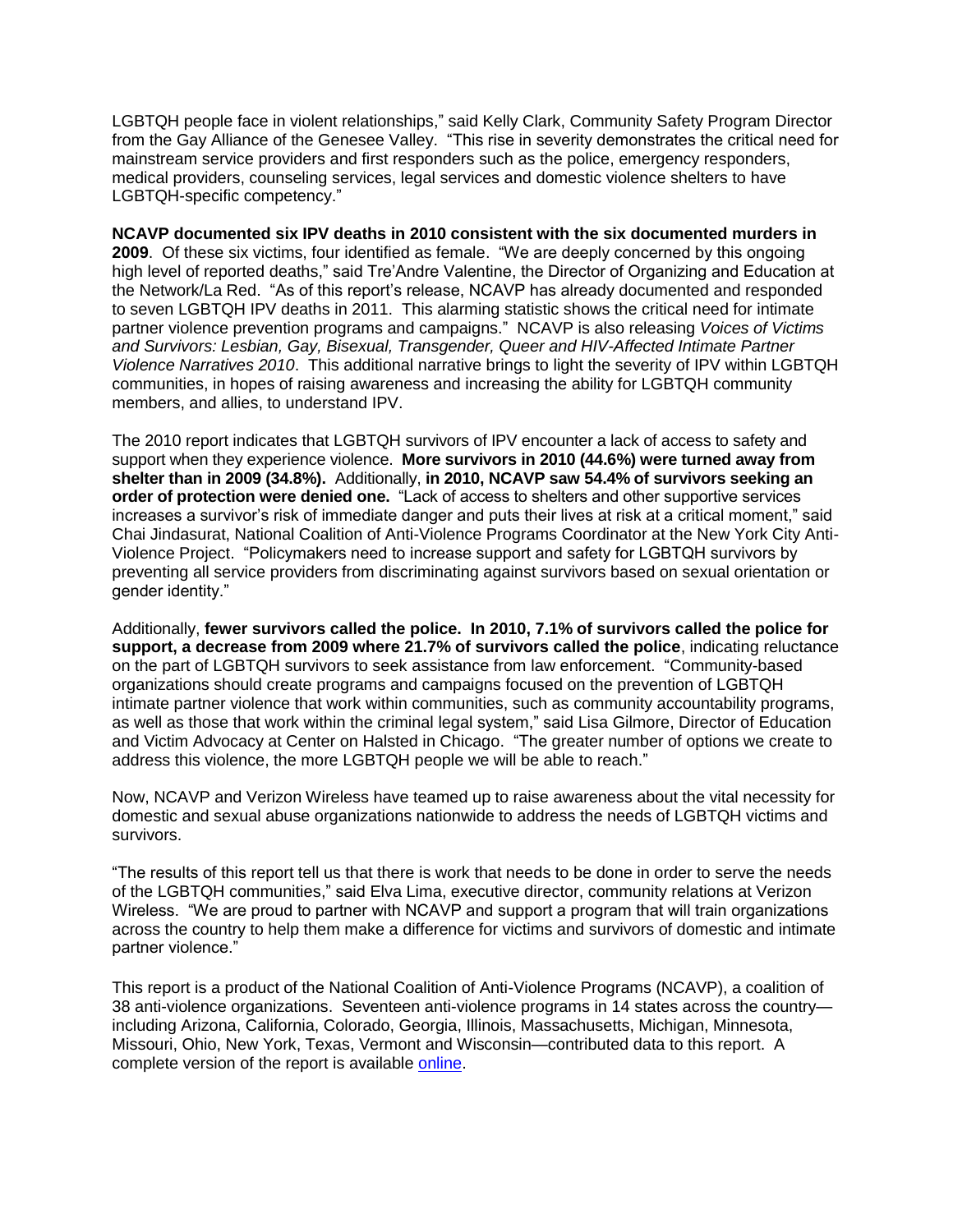**[NCAVP](http://www.avp.org/ncavp.htm)** works to prevent, respond to and end all forms of violence against and within lesbian, gay, bisexual, transgender, queer and HIV-affected (LGBTQH) communities. NCAVP is a national coalition of local member programs, affiliate organizations and individuals who create systemic and social change. We strive to increase power, safety and resources through data analysis, policy advocacy, education and technical assistance. NCAVP is a program of the [New York City Anti-](http://www.avp.org/)[Violence Project](http://www.avp.org/).

## **\*Contributors and Regional Media Contacts**

[BRAVO, Buckeye Region Anti-Violence Organization](http://www.bravo-ohio.org/) (Columbus, OH) Contact: Gary Heath, (614) 294-7867 gary@bravo-ohio.org

[Colorado Anti-Violence Program](http://www.coavp.org/) (Denver, CO) Contact: Sandhya Luther, (303) 444-0782 (cell), 303-839-5204 (office) sandhya@coavp.org

[Center on Halsted Anti-Violence Project](http://www.centeronhalsted.org/cohavp.html) (Chicago, IL) Contact: Lisa Gilmore, (773) 661-0734, Edwin Corbin-Gutierrez, 773.661.0737 lgilmore@centeronhalsted.org, Ecorbin-gutierrez@centeronhalsted.org

[Community United Against Violence](http://www.cuav.org/) (San Francisco, CA) Contact: Maria Carolina Morales, (415) 777-5500 carolina@cuav.org

[Equality Michigan](http://equalitymi.org/) (Detroit, MI) Contact: Michael Gregor, (313) 537-7000 x105 michael@equalitymi.org

[Fenway Community Health Violence Recovery Program](http://www.fenwayhealth.org/site/PageServer?pagename=FCHC_srv_services_violence) (Boston, MA) Contact: Kelcie Cook, (617) 927-6266 kcooke@fenwayhealth.org

[Gay Alliance of the Genesee Valley](http://www.gayalliance.org/programs/avp.html) (Rochester, NY) Contact: Kelly Clark, (585) 244-8640 x19 kellyc@gayalliance.org

[Kansas City Anti-Violence Project](http://www.kcavp.org/site/) (Kansas City, MO) Contact: Beth Savitzky, (816) 561-0550 beth@kcavp.org

[LA Gay & Lesbian Center \(LAGLC\) Anti-Violence Project](http://www.lagaycenter.org/site/PageServer?pagename=Anti_Violence_Project) (Los Angeles, CA) Contact Susan Holt (323) 993-7645

sholt@lagaycenter.org

[Montrose Counseling Center](http://www.montrosecounselingcenter.org/?p=524) (Houston, TX) Contact: Sally Huffer, (713) 529-0037 x324 mcc2@montrosecounselingcenter.org

[New York City Anti-Violence Project](http://www.avp.org/) (New York, NY) Contact: Sharon Stapel, (212) 714-1184 sstapel@avp.org